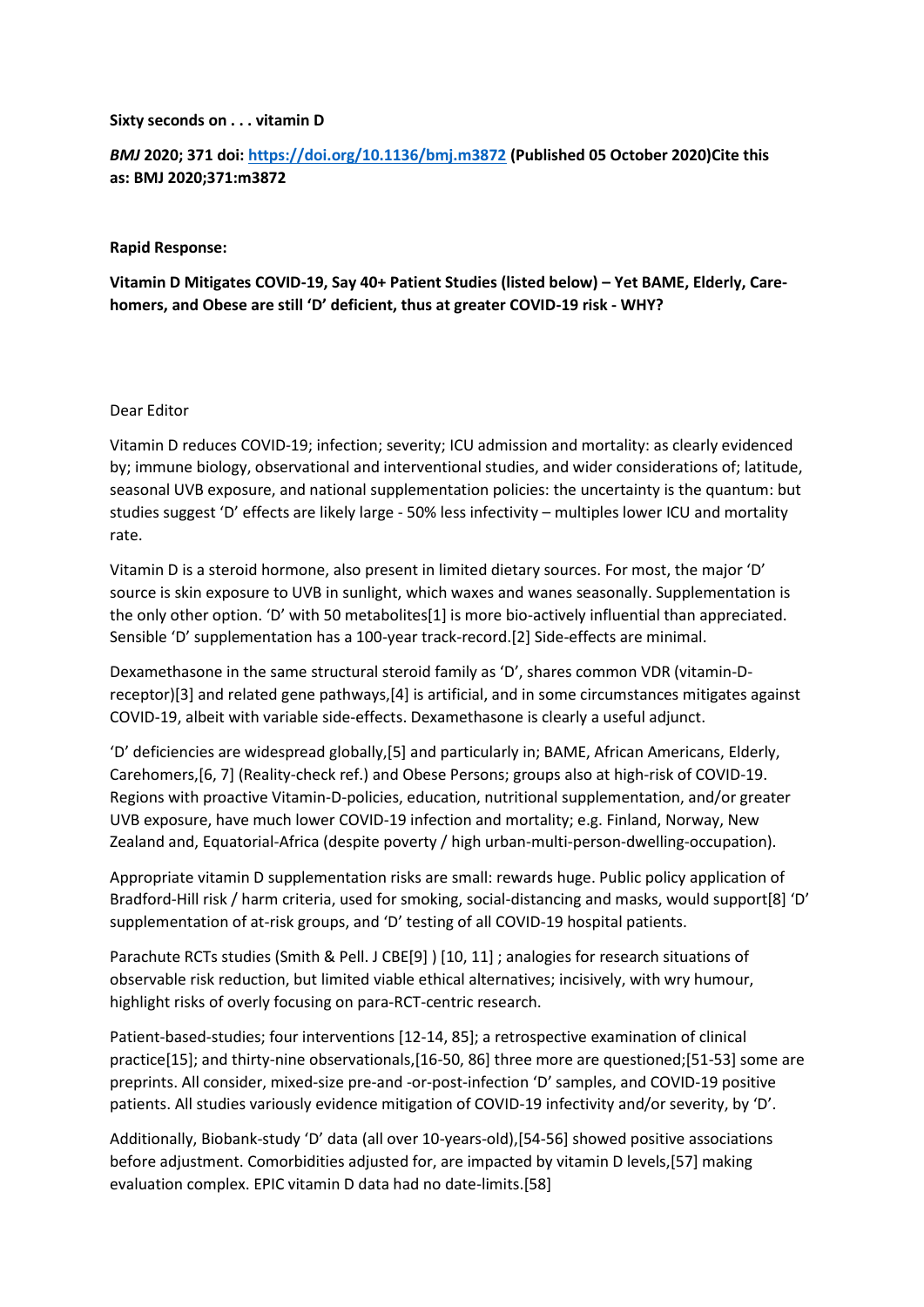Latitudinal,[59] COVID-19 seasonality, and wider, studies, including of polymorphisms,[60] grow in number; including those referencing historic pandemics and influenzas[61]: Juzeniene is a standout.[62] Latitudinal studies[63, 64] are helpful, but limited by availability of current accurate population 'D' data.

An in-vitro study,[65] observes; "Vitamin D, calcitriol, exhibits significant potent activity against SARS-CoV-2."

Numerous studies,[66] explain vitamin D's central genetic evolutionary,[67, 68] and wider role, in immune modulation, through multiple various and diverse [69] pathways, including via peroxisomes and mitochondria. More generally, studies link low 'D' with negative wider health effects[70] including increased mortality.[71]

Early 2020 hypotheses linking COVID-19 infectivity / severity, to vitamin D, include; Grant,[72] Brown,[73] and Davies.[74] Helpful summaries include Benskin.[75]

The urgent need for major studies, has been raised in several BMJ Rapid Responses.[76-82]

Collectively, studies strongly suggest essential prohormone-and-nutrient vitamin D, is a far more effective potential basal COVID-19 treatment, than any additive pharmaceutical available to date. Pharmaceuticals and vaccines are ultimately appreciated adjuncts, to meeting essential evolutionary biological nutrient intake imperatives.

Immediately testing of all COVID-19 hospital patient admissions for vitamin D, and supplementing where necessary, according to established NICE guidelines,[83] would provide time for new protocol, RCT-clinical-trials.

Thus, there is every reason to 'D' test hospitalised COVID-19 patients. Arguably, not to do so, in light of study outcomes to date, risks negligence. Judges, if asked, may take a broad-view in weighing evidence.

Since late January 2020, a loose group, have requested major clinical studies of sufficient power, including in care-homes, and hospitals. I thank Cooper, Grant, Grimes, Lahore, Pfleger, Rhein, Shotwell, Sarkar, and others, for sharing.

However, high-level drive and funding, have been lacking, exacerbated by the Wellcome-Gates-Accelerator exclusion from funding of 'D'. Consequentially, research establishments excluded 'D' trials, focusing instead on repurposing, and new drugs, including in care-home settings. 'D' studies would reduce the study patient pool: further, successful 'D' outcomes may reduce funding for longshot studies.

'D' is a non-patentable product family, produced by evolution, for which humans can garner no credit, with limited financial drivers to satisfy eternal human-yearning for golden but elusive bonanzas.

Overall, if the depth of information, and number of studies on 'D', consistently pointing in the same direction, related to a new COVID-19 'drug', with minimal side-effects, it would have been frontpage-news. Additional clinical research would have been prioritised with determination and alacrity, and 'D' by now, licensed as a standard-treatment-protocol.

In terms of saving lives, mental health and economies, it is inconsequential whether deficiency is due to pre-existing low-levels at infection, or infection driven catabolism. IF the issue was dehydration,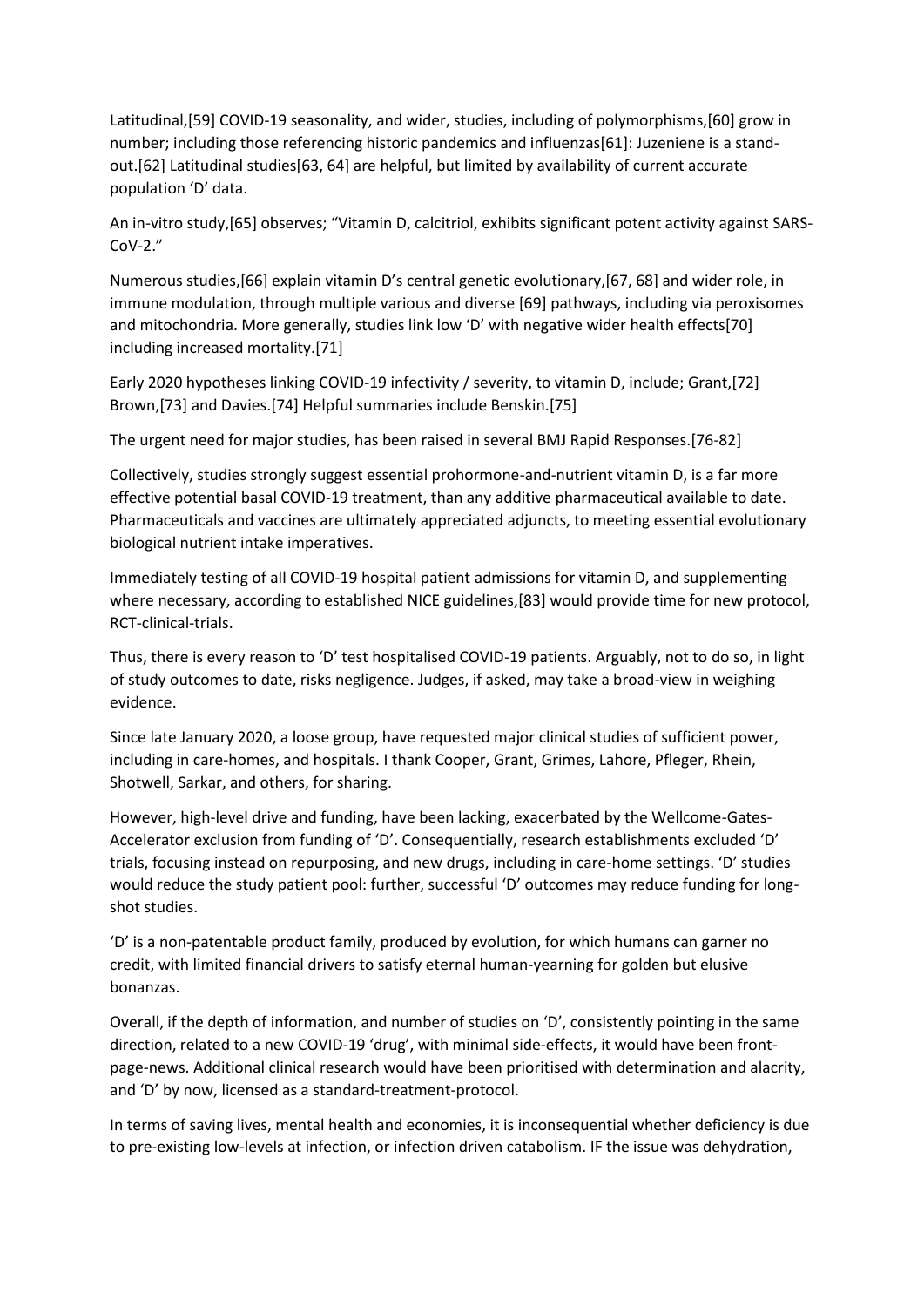nobody would dream of saying, 'withhold treatment until determination if dehydration was due to; fever, or low historic water intake pre-infection'.

Surely the simple steps, of 'D' supplementing, and/or testing-and-supplementing, of at least all COVID-19 patients, and high-risk-persons, should be implemented as a matter of urgency. Thoughtprovokingly hospital 'D' supplementation was standard practice in Daniel Drake Center for Post-Acute Care in Cincinnati for many years.[84]

Absent: authorities; redirecting resources and research-focus; changing public health and hospital testing and supplementation policies, to ones that fully recognise the often-discriminatory impact and extent of 'D' deficiency disease, particularly in high risk groups; and funding and driving of urgent further 'D' research; human-frailties dictate 'D' will be shuffled into the pending-tray; notwithstanding observed 50% 'D' related reductions in infection (Kaufman 190,000 patientbase),[27, 39, 41] and reductions in ICU patients by multiples (Castillo, Tan et al).[12, 17, 31, 45, 48]

Pragmatic recognition of the need to: supplement 'D' in; high risk groups, COVID-19 hospital patients, and more widely; eliminate the 'social-injustice'[6, 7] of vitamin 'D' discrimination against; BAME, the Elderly, Carehomers and Obese; reduce infection, ICU pressures and mortality, so public fear: could provide a cheap resource-and-cost-saving basal treatment protocol, added to by vaccines, a 'paradigm-shift' enlightening bleak COVID-19 outlooks, empowering people, thus possible exit from D-deficient COVID-19 pandemic shadow-lands, steering a 'D' course to a brighter pastures.

[1] Kattner. L., & Volmer D. (11th Nov 2015) Synthesis of Low Abundant Vitamin D Metabolites and Assaying Their Distribution in Human Serum by Liquid Chromatography-Tandem Mass Spectrometry (LCMS/MS) as a New Tool for Diagnosis and Risk Prediction of Vitamin D-Related Diseases <http://dx.doi.org/> 10.5772/64518 Available at [https://www.intechopen.com/books/a-](https://www.intechopen.com/books/a-critical-evaluation-of-vitamin-d-basic-overview/synthesis-of-low-abundant-vitamin-d-metabolites-and-assaying-their-distribution-in-human-serum-by-li)

[2] Wolf, G. (June 2004) The Discovery of Vitamin D: The Contribution of Adolf Windaus, The Journal of Nutrition, Volume 134, Issue 6, Pages 1299–1302, <https://doi.org/10.1093/jn/134.6.1299> Available at <https://academic.oup.com/jn/article/134/6/1299/4688802>

[3] Hidalgo, A., Trump, D., & Johnson, C. (2010). Glucocorticoid regulation of the vitamin D receptor. The Journal of steroid biochemistry and molecular biology, 121(1-2), 372–

375. <https://doi.org/10.1016/j.jsbmb.2010.03.081> Available

[critical-evaluation-of-vitamin-d-basi...](https://www.intechopen.com/books/a-critical-evaluation-of-vitamin-d-basic-overview/synthesis-of-low-abundant-vitamin-d-metabolites-and-assaying-their-distribution-in-human-serum-by-li)

at <https://www.ncbi.nlm.nih.gov/pmc/articles/PMC2907065/>

[4] Navarro-Barriuso, J., Mansilla, M.J., Naranjo-Gómez, M. et al. (2018). (Fig. 3) Comparative transcriptomic profile of tolerogenic dendritic cells differentiated with vitamin D3, dexamethasone and rapamycin. Sci Rep 8, 14985 (2018). <https://doi.org/10.1038/s41598-018-33248-7> Available at <https://www.nature.com/articles/s41598-018-33248-7>

[5] Palacios, C., & Gonzalez, L. (2014). Is vitamin D deficiency a major global public health problem? The Journal of steroid biochemistry and molecular biology, 144 Pt A, 138–

145. <https://doi.org/10.1016/j.jsbmb.2013.11.003> Available

at [https://www.intechopen.com/books/a-critical-evaluation-of-vitamin-d-basi...](https://www.intechopen.com/books/a-critical-evaluation-of-vitamin-d-basic-overview/synthesis-of-low-abundant-vitamin-d-metabolites-and-assaying-their-distribution-in-human-serum-by-lihttps:/www.ncbi.nlm.nih.gov/pmc/articles/PMC4018438/)

[6] Lay, C. (13th October 2020). Care homes 'should give Vitamin D to residents'. The Times. Available at [https://www.thetimes.co.uk/article/care-homes-should-give-vitamin-d-to-r...](https://www.thetimes.co.uk/article/care-homes-should-give-vitamin-d-to-residents-ghwj6llg6)

[7] Williams J, Williams C. (2020). Responsibility for vitamin D supplementation of elderly care home residents in England: falling through the gap between medicine and food. BMJ Nutrition, Prevention & Health 2020;bmjnph-2020-000129. doi: 10.1136/bmjnph-2020-000129 Available at <https://nutrition.bmj.com/content/early/2020/09/20/bmjnph-2020-000129>

[8] Annweiler, C., Zhijian, C., & Sabatier, J. (June 07, 2020). Point of view: Should COVID-19 patients be supplemented with vitamin D? Maturitas. Review article, Volume 140, P24-26,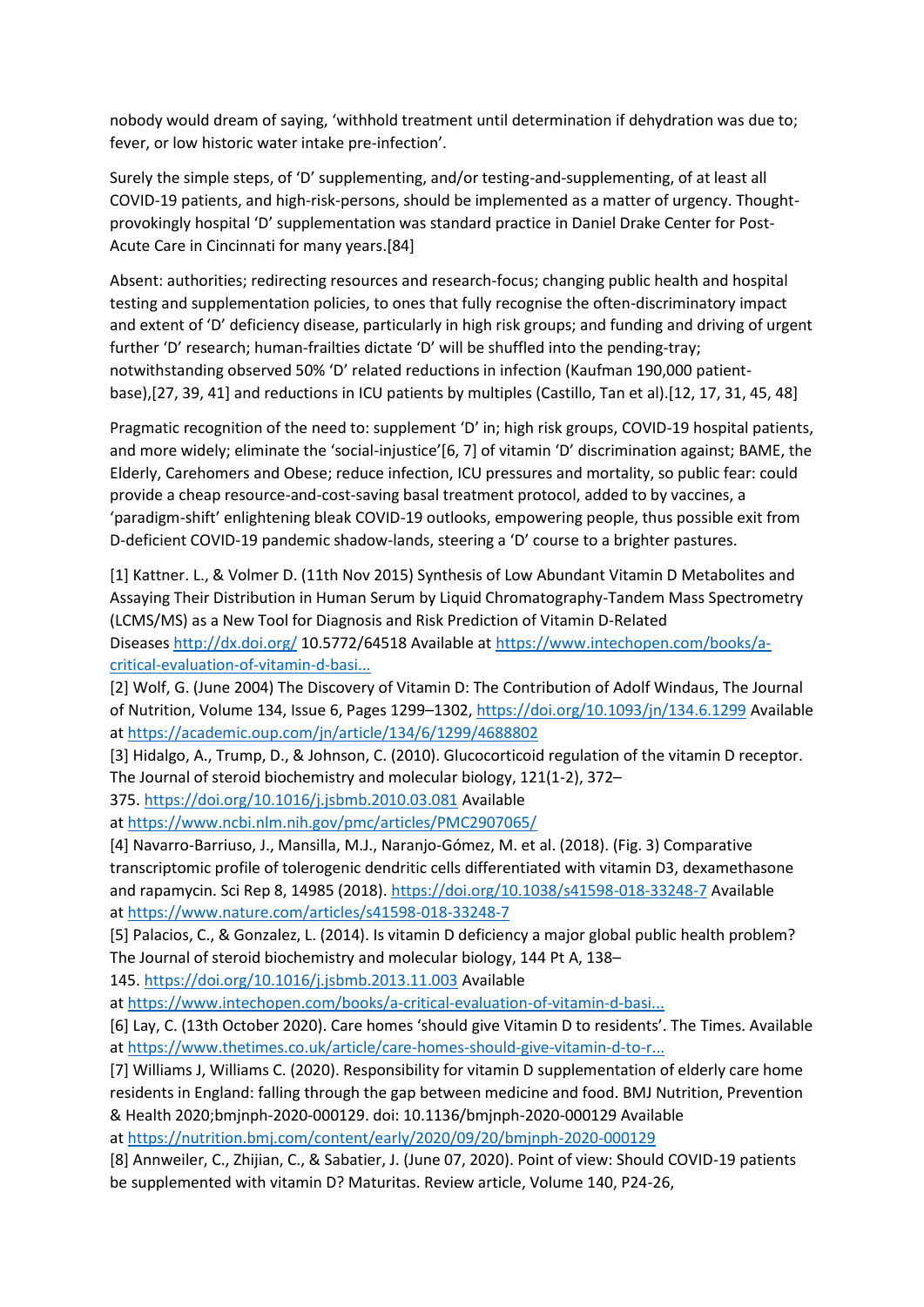DOI[:https://doi.org/10.1016/j.maturitas.2020.06.003](https://doi.org/10.1016/j.maturitas.2020.06.003) Available

at [https://www.maturitas.org/article/S0378-5122\(](https://www.maturitas.org/article/S0378-5122)20)30292-9/fulltext

[9] Pell, J. NIH List of publications. Available

at [https://pubmed.ncbi.nlm.nih.gov/?term=Pell%20JP%5BAuthor%5D&cauthor=true...](https://pubmed.ncbi.nlm.nih.gov/?term=Pell%20JP%5BAuthor%5D&cauthor=true&cauthor_uid=14684649)

[10] Smith, G., & Pell, J. (2003). Parachute use to prevent death and major trauma related to gravitational challenge: systematic review of randomised controlled trials. BMJ (Clinical research ed.), 327(7429), 1459–1461. <https://doi.org/10.1136/bmj.327.7429.1459> Available at <https://www.ncbi.nlm.nih.gov/pmc/articles/PMC300808/>

[11] Yeh R, Valsdottir L, Yeh M, Shen C, Kramer D, et al. PARACHUTE Investigators. (13th December 2018) Parachute use to prevent death and major trauma when jumping from aircraft: randomized controlled trial. BMJ. 2018 Dec 13;363:k5094. doi: 10.1136/bmj.k5094. Erratum in: BMJ. 2018 Dec 18;363:k5343. PMID: 30545967; PMCID: PMC6298200. Available

at <https://pubmed.ncbi.nlm.nih.gov/30545967/>

[12] Entrenas Castillo, M., Entrenas Costa, L., Vaquero Barrios, J., Alcalá Díaz, J., López Miranda, J., Bouillon, R., & Quesada Gomez, J. (29th August 2020). Effect of calcifediol treatment and best available therapy versus best available therapy on intensive care unit admission and mortality among patients hospitalized for COVID-19: A pilot randomized clinical study. The Journal of steroid biochemistry and molecular biology, 203,

105751. <https://doi.org/10.1016/j.jsbmb.2020.105751> Available

at <https://www.ncbi.nlm.nih.gov/pmc/articles/PMC7456194/>

[13] Ohaegbulam, K., Swalih, M., Patel, P., Smith, M., & Perrin, R. (13th Aug 2020). Vitamin D Supplementation in COVID-19 Patients: A Clinical Case Series. American journal of therapeutics, 27(5), e485–e490. <https://doi.org/10.1097/MJT.0000000000001222> Available

at <https://www.ncbi.nlm.nih.gov/pmc/articles/PMC7473790/>

[14] Tan, C., Ho, L., Kalimuddin, S., Cherng, B., Teh, Y., et.al. (10th June 2020) A cohort study to evaluate the effect of combination Vitamin D, Magnesium and Vitamin B12 (DMB) on progression to severe outcome in older COVID-19 patients.

doi: <https://doi.org/10.1101/2020.06.01.20112334> Available

at <https://www.medrxiv.org/content/10.1101/2020.06.01.20112334v2>

[15] Panagiotou, G., Tee, S. A., Ihsan, Y., Athar, W., Marchitelli, G., Kelly, D., Boot, C. S., Stock, N., Macfarlane, J., Martineau, A. R., Burns, G., & Quinton, R. (2020). Low serum 25-hydroxyvitamin D (25[OH]D) levels in patients hospitalized with COVID-19 are associated with greater disease severity. Clinical endocrinology, 10.1111/cen.14276. Advance online

publication. <https://doi.org/10.1111/cen.14276> Available

at <https://www.ncbi.nlm.nih.gov/pmc/articles/PMC7361912/>

[16] Arvinte, C., Singh, M. & Marik, P. (18th Sept 2020). Serum Levels of Vitamin C and Vitamin D in a Cohort of Critically Ill COVID-19 Patients of a North American Community Hospital Intensive Care Unit in May 2020: A Pilot Study. Medicine in Drug Discovery Available online 18 September 2020, 100064 In Press, Uncorrected Proof <https://doi.org/10.1016/j.medidd.2020.100064> Available at [https://www.sciencedirect.com/science/article/pii/S2590098620300518?via%...](https://www.sciencedirect.com/science/article/pii/S2590098620300518?via%3Dihub)

[17] Baktash, V., Hosack, T., Patel, N., et al (27th August 2020). Vitamin D status and outcomes for hospitalised older patients with COVID-19. Postgraduate Medical Journal Published Online First: doi:

10.1136/postgradmedj-2020-138712 Available

at <https://pmj.bmj.com/content/early/2020/10/06/postgradmedj-2020-138712>

[18] Carpagnano, G., Di Lecce, V., Quaranta, N., Zito, A., Buonamico, E., Capozza, E., et al. (Aug 2020). Vitamin D deficiency as a predictor of poor prognosis in patients with acute respiratory failure due to COVID-19. J Endocrinol Invest. 2020 Aug 9:1–7. doi: 10.1007/s40618-020-01370-x. Available at <https://pubmed.ncbi.nlm.nih.gov/32772324/>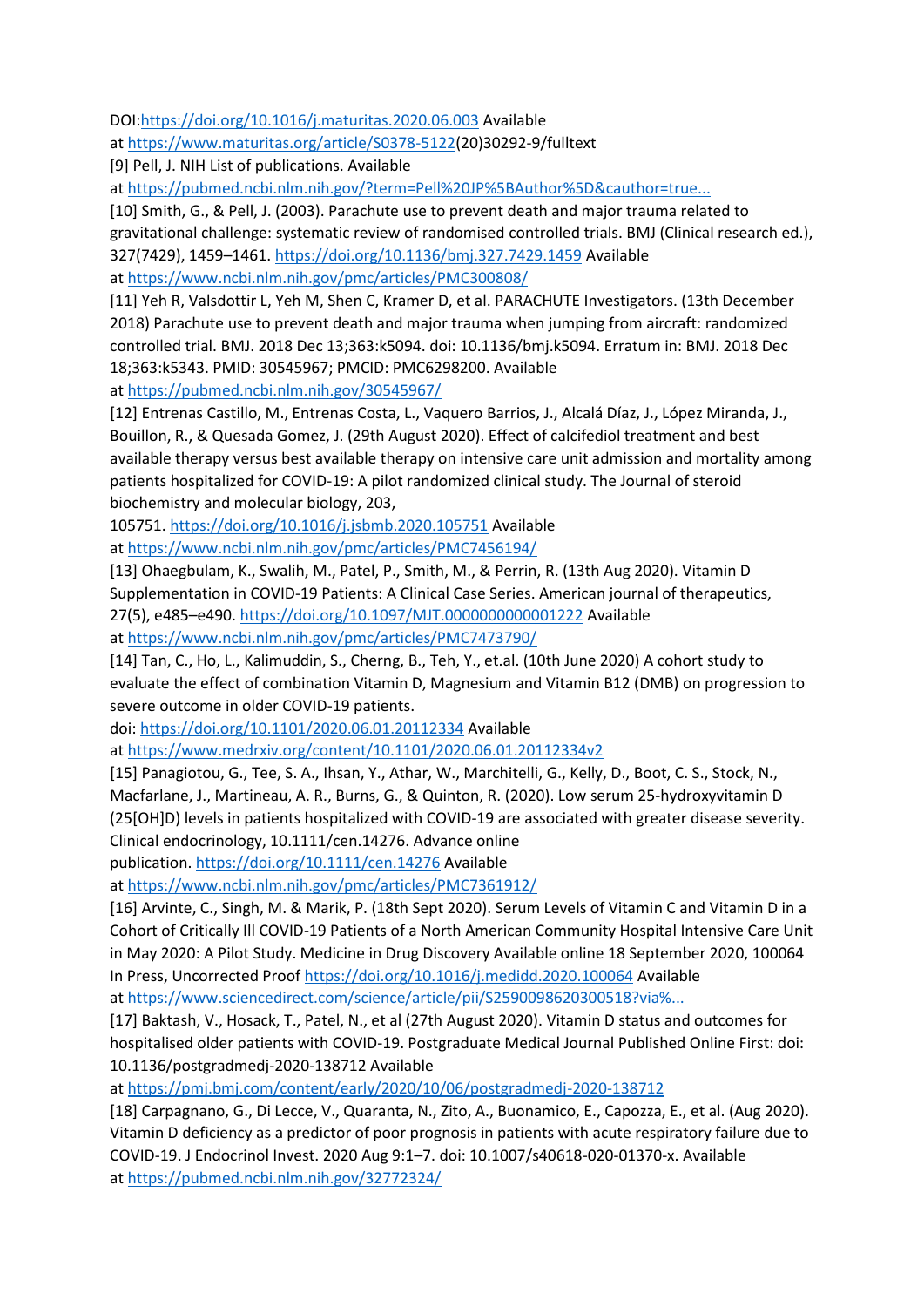[19] Cunat, T., Ojeda, A., & Calvo, A. (22 May 2020). Vitamin D deficiency in critically ill patients diagnosed with COVID -19. Are we doing enough? A retrospective analysis of 226 patients. Square Research. DOI: 10.21203/rs.3.rs-30390/v1 Available at [https://www.researchsquare.com/article/rs-](https://www.researchsquare.com/article/rs-30390/v1)[30390/v1](https://www.researchsquare.com/article/rs-30390/v1)

[20] D'Avolio, A., Avataneo, V., Manca, A., Cusato, J., De Nicolò, A., Lucchini, R., Keller, F., & Cantù, M. (May 2020). 25-Hydroxyvitamin D Concentrations Are Lower in Patients with Positive PCR for SARS-CoV-2. Nutrients. 9;12(5):1359. doi: 10.3390/nu12051359. PMID: 32397511; PMCID: PMC7285131. Available at <https://pubmed.ncbi.nlm.nih.gov/32397511/>

]21] De Smet, D., De Smet, K., Herroelen, P., Gryspeerdt, S., & Martens, G. (2020). Vitamin D deficiency as risk factor for severe COVID-19: a convergence of two pandemics. medRxiv; DOI: 10.1101/2020.05.01.20079376. Available from <https://europepmc.org/article/ppr/ppr158640>

[22] Faniyi. A., Lugg. S., Faustini, S., Webster, C., Duffy, J., Hewison, M., et al. (6th October 2020). medRxiv 2020.10.05.20206706; doi: <https://doi.org/10.1101/2020.10.05.20206706> Available at <https://www.medrxiv.org/content/10.1101/2020.10.05.20206706v1>

[23] Fasano, A., Cereda, E., Barichella, M., Cassani, E., Ferri, V., Zecchinelli, L., & Pezzoli G. (Jul 2020) COVID-19 in Parkinson's Disease Patients Living in Lombardy, Italy. Mov Disord. 35(7):1089-1093. doi: 10.1002/mds.28176. Epub 2020 Jun 26. PMID: 32484584; PMCID: PMC7300944. Available From <https://pubmed.ncbi.nlm.nih.gov/32484584/>

[24] Faul, J., Kerley, C., Love, B., O'Neill, E., Cody, C., et al. (7th May 2020). Vitamin D Deficiency and ARDS after SARS-CoV-2 Infection. Ir Med J. 2020 May 7;113(5):84. PMID: 32603575. Available from <https://pubmed.ncbi.nlm.nih.gov/32603575/>

[25] Gennari, L., re by Robinson, K. (16th Sept 2020). Vitamin D Deficiency Is Independently Associated with COVID-19 Severity and Mortality. September 11. ASMBR 2020 Annual Meeting Virtual Event. Available at [https://www.rheumatologynetwork.com/view/low-vitamin-d-may](https://www.rheumatologynetwork.com/view/low-vitamin-d-may-worsen-covid-19)[worsen-covid-19](https://www.rheumatologynetwork.com/view/low-vitamin-d-may-worsen-covid-19)

[26] Ghasemian, R., Shamshirian, A., Heydari, K., Malekan, M., Alizadeh-Navaei, R., et al. (7th August 2020). The Role of Vitamin D in The Age of COVID-19: A Systematic Review and Meta-Analysis Along with an Ecological Approach. medRxiv 2020.06.05.20123554;

doi: <https://doi.org/10.1101/2020.06.05.20123554> Available

from <https://www.medrxiv.org/content/10.1101/2020.06.05.20123554v2>

[27] Kaufman, H., Niles, J., Kroll, M., Bi, C., & Holick, M. (17th Sept 2020). SARS-CoV-2 positivity rates associated with circulating 25-hydroxyvitamin D levels. PLoS One. 2020 Sep 17;15(9):e0239252. doi: 10.1371/journal.pone.0239252. PMID: 32941512; PMCID: PMC7498100. Available at <https://pubmed.ncbi.nlm.nih.gov/32941512/>

[28] Im, H,. Je, Y., Baek, J., Chung, M., Kwon, H., & Lee, J. (11th Aug 2020). Nutritional status of patients with coronavirus disease 2019 (COVID-19), International Journal of Infectious Diseases, 2020, ISSN 1201-9712,

[https://doi.org/10.1016/j.ijid.2020.08.018.](https://doi.org/10.1016/j.ijid.2020.08.018) Available

at <http://www.sciencedirect.com/science/article/pii/S1201971220306470>

[29] Isaia, G. (25th March 2020) Possibile ruolo preventivo e terapeutico della vitamina D nella gestione della pandemia da COVID-19 Università degli Studi di Torino

[30] Israel, A., Cicurel, A., Feldhamer, I., Dror, Y., Giveon, S., et al. (7th Sept 2020) The link between vitamin D deficiency and Covid-19 in a large population. medRxiv 2020.09.04.20188268; doi: <https://doi.org/10.1101/2020.09.04.20188268> Available

at [https://journal.niidi.ru/jofin/article/view/1073/810https://www.medrxiv....](https://journal.niidi.ru/jofin/article/view/1073/810https:/www.medrxiv.org/content/10.1101/2020.09.04.20188268v1) (In Russian) [31] Karahan, S., Katkat, F. (5th Oct 2020). Impact of Serum 25(OH) Vitamin D Level on Mortality in

Patients with COVID-19 in Turkey. J Nutr Health Aging (2020). [https://doi.org/10.1007/s12603-020-](https://doi.org/10.1007/s12603-020-1479-0) [1479-0](https://doi.org/10.1007/s12603-020-1479-0) Available at <https://link.springer.com/article/10.1007/s12603-020-1479-0>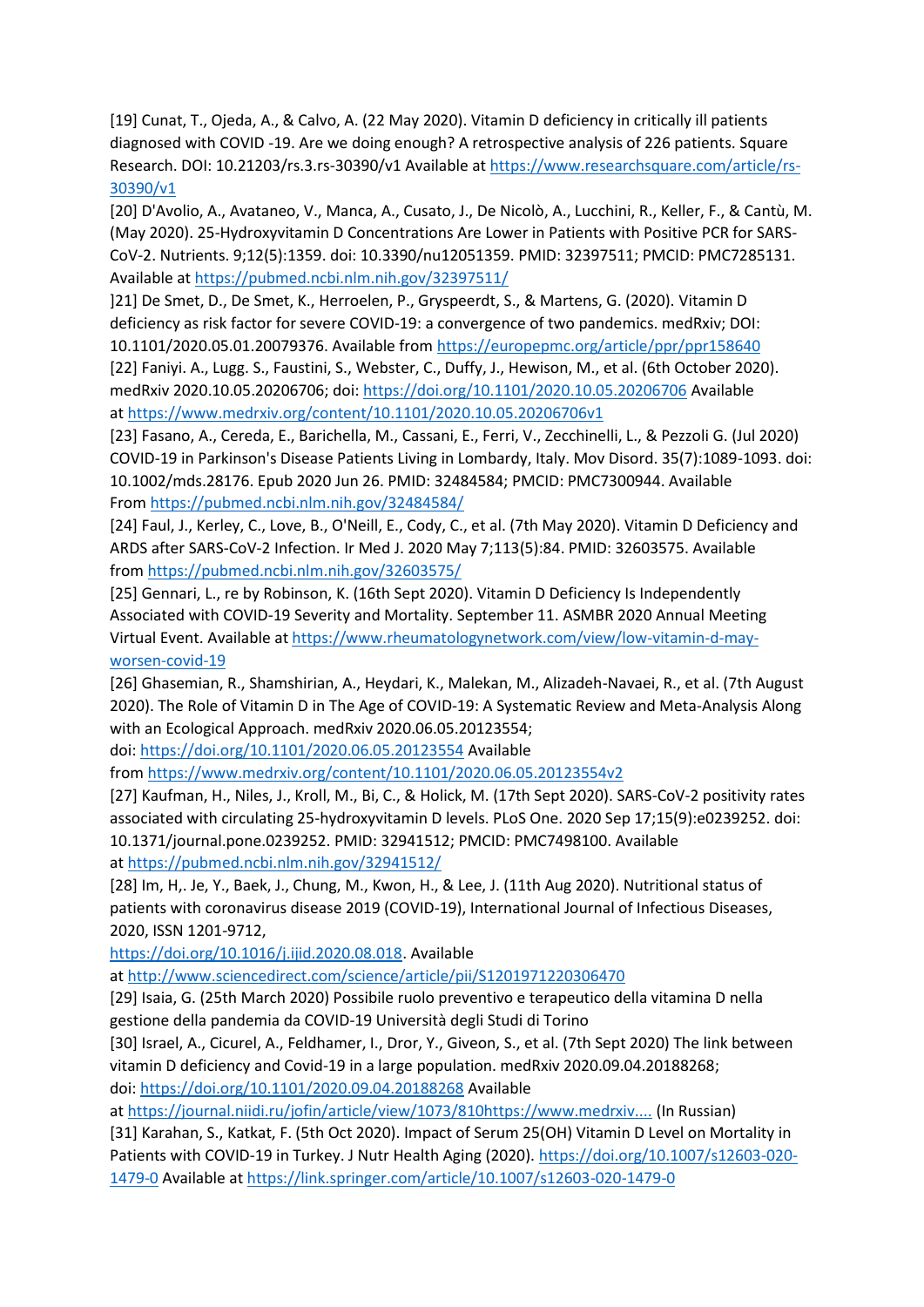[32] Karonova, T., Andreeva, А., & Vashukova, М. (2020). Serum 25(oH)D level in patients with CoVID-19. Journal Infectology. 2020;12(3):21-27. [https://doi.org/10.22625/2072-6732-2020-12-3-21-](https://doi.org/10.22625/2072-6732-2020-12-3-21-27) [27](https://doi.org/10.22625/2072-6732-2020-12-3-21-27) Available at

[33] Kazaryan, A. re by Valera, D., (11th October 2020). UCSF Fresno study explores possible link between COVID-19 and Vitamin D. In the study, the majority of the patients with low Vitamin D levels landed in the ICU. YourCentralValley.com available

at [https://www.yourcentralvalley.com/news/ucsf-fresno-study-explores-possib...](https://www.yourcentralvalley.com/news/ucsf-fresno-study-explores-possible-link-between-covid-19-and-vitamin-d/)

[34] Lau, F., Majumder, R., Torabi, R., Saeg, F., Hoffman, R., Cirillo, J., & Greiffenstein, P. (28th Apr 2020). Vitamin D Insufficiency is Prevalent in Severe COVID-19

doi: <https://doi.org/10.1101/2020.04.24.20075838> Available

from <https://www.medrxiv.org/content/10.1101/2020.04.24.20075838v1>

[35] Macaya, F., Espejo, C., Valls, A., Fernández-Ortiz, A., del Castillo, J., et al. (20th July 2020).

Interaction between age and vitamin D deficiency in severe COVID-19 infection. Hospital Clínico San Carlos. IdISSC. Universidad Complutense. Madrid, Spain 10.20960/nh.03193 Available at <https://www.nutricionhospitalaria.org/articles/03193/show>

[36] Maghbooli, Z., Sahraian, M., Ebrahimi, M., Pazoki, M., Kafan, S., et al. (2020). Vitamin D sufficiency, a serum 25-hydroxyvitamin D at least 30 ng/mL reduced risk for adverse clinical outcomes in patients with COVID-19 infection. PloS one, 15(9),

e0239799. <https://doi.org/10.1371/journal.pone.0239799> Available

from <https://www.ncbi.nlm.nih.gov/pmc/articles/PMC7518605/>

[37] Mardani, R., Alamdary, A., Mousavi Nasab, S., Gholami, R., Ahmadi, N., & Gholami, A. (2020). Association of vitamin D with the modulation of the disease severity in COVID-19. Virus Res. Aug 28;289:198148. doi: 10.1016/j.virusres.2020.198148. Epub ahead of print. PMID: 32866536; PMCID: PMC7455115. Available from <https://pubmed.ncbi.nlm.nih.gov/32866536/>

[38] McCartney, D., & Byrne, D. (Apr 2020) Optimisation of Vitamin D Status for Enhanced Immunoprotection Against Covid-19. Ir Med J. 2020 Apr 3;113(4):58. PMID: 32268051. Available from <https://pubmed.ncbi.nlm.nih.gov/32268051/>

[39] Meltzer, D., Best, T., Zhang, H., Vokes, T., Arora, V., & Solway, J. (2020). Association of Vitamin D Deficiency and Treatment with COVID-19 Incidence. medRxiv : the preprint server for health sciences, 2020.05.08.20095893. <https://doi.org/10.1101/2020.05.08.20095893> Available at <https://www.ncbi.nlm.nih.gov/pmc/articles/PMC7274230/>

[40] Mendy, A., Apewokin, S., Wells, A. A., & Morrow, A. L. (2020). Factors Associated with Hospitalization and Disease Severity in a Racially and Ethnically Diverse Population of COVID-19 Patients. medRxiv : the preprint server for health sciences,

2020.06.25.20137323. <https://doi.org/10.1101/2020.06.25.20137323> Available at <https://www.ncbi.nlm.nih.gov/pmc/articles/PMC7325178/>

[41] Merzon, E., Tworowski, D., Gorohovski, A., Vinker, S., Golan Cohen, A., Green, I., & Frenkel-Morgenstern, M. (2020). Low plasma 25(OH) vitamin D level is associated with increased risk of COVID-19 infection: an Israeli population-based study. The FEBS journal, 10.1111/febs.15495. Advance online publication. <https://doi.org/10.1111/febs.15495> Available

at <https://www.ncbi.nlm.nih.gov/pmc/articles/PMC7404739/>

[42] Philipose, Z., Smati, N., Wong, C., Aspey., & Mendall, M. (26th Aug 2020). Obesity, old age and frailty are the true risk factors for COVID-19 mortality and not chronic disease or ethnicity in Croydon.

doi: <https://doi.org/10.1101/2020.08.12.20156257>

[43] Pinzon, R., Angela, A., & Pradana, A. (2020). Vitamin D Deficiency Among Patients with COVID-19: Case Series and Recent Literature Review. Research Square; DOI: 10.21203/rs.3.rs-29473/v1. Available at <https://europepmc.org/article/ppr/ppr165763>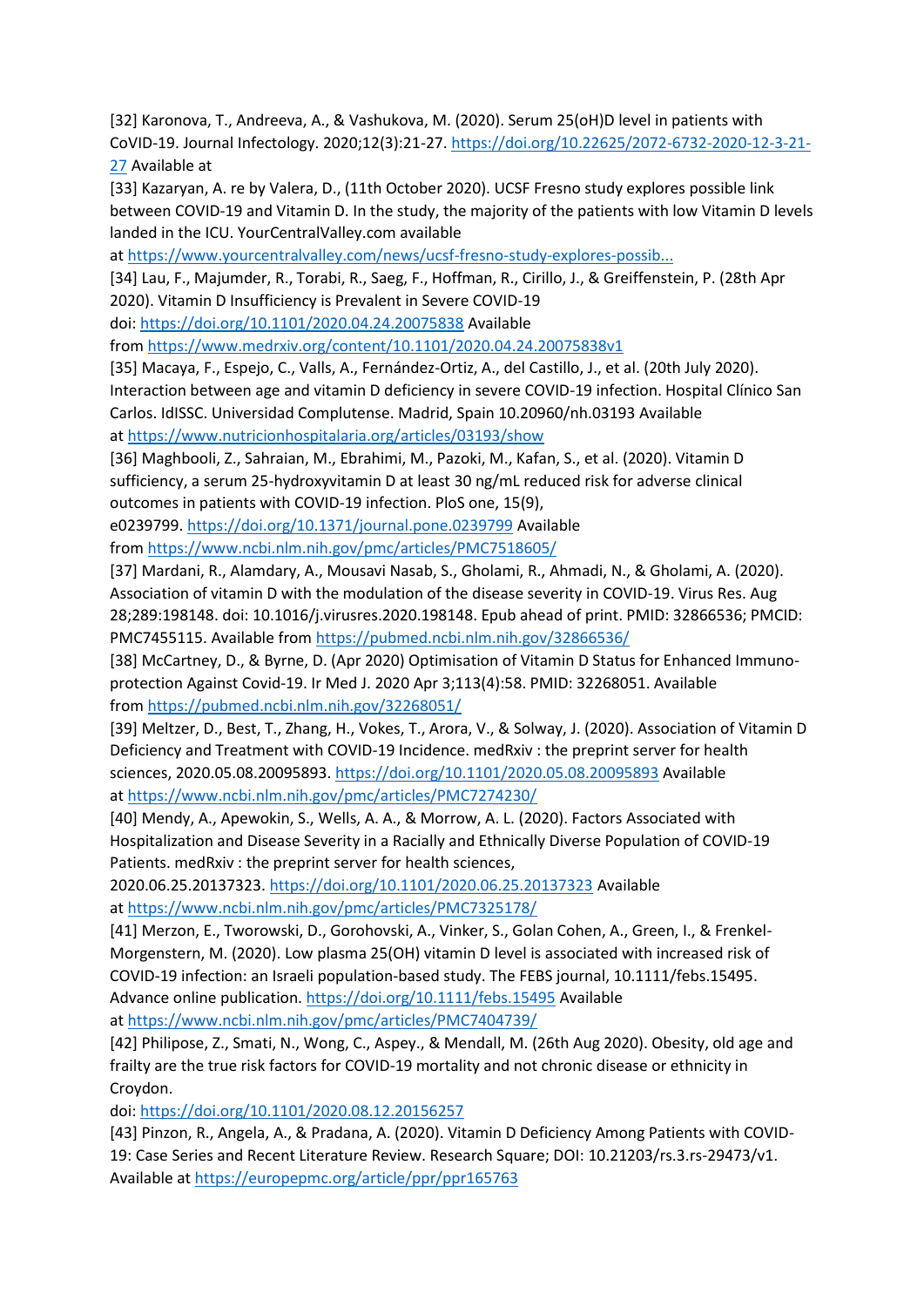[44] Pizzini, A., Aichner, M., Sahanic, S., Böhm, A., Egger, A., et. al. (Sept 2020) Impact of Vitamin D Deficiency on COVID-19-A Prospective Analysis from the CovILD Registry. Nutrients. Sep 11;12(9):E2775. doi: 10.3390/nu12092775. PMID: 32932831. Available at <https://pubmed.ncbi.nlm.nih.gov/32932831/>

[45] Radujkovic, A., Hippchen, T., Tiwari-Heckler, S., Dreher, S., Boxberger, M., & Merle, U. Vitamin D Deficiency and Outcome of COVID-19 Patients. Nutrients 2020, 12, 2757. Available at <https://www.mdpi.com/2072-6643/12/9/2757>

[46] Sun, J., Zhang, W., Zou, L., Liu, Y., Li, J, et. al. (2020). Serum calcium as a biomarker of clinical severity and prognosis in patients with coronavirus disease 2019. Aging, 12(12), 11287– 11295. <https://doi.org/10.18632/aging.103526> Available

at <https://www.ncbi.nlm.nih.gov/pmc/articles/PMC7343468/>

[47] Silberstein, M. (2020). Correlation between premorbid IL-6 levels and COVID-19 mortality: Potential role for Vitamin D International Immunopharmacology Volume 88, November 2020, 106995 <https://doi.org/10.1016/j.intimp.2020.106995> Available

at <https://www.sciencedirect.com/science/article/pii/S1567576920328976>

[48] Tort, A., Mercado, E., Martínez-Cuazitl, A., Nieto, A., & Pérez R. (2020). La deficiencia de vitamina D es un factor de riesgo de mortalidad en pacientes con COVID-19. (Deficiency of vitamin D is a risk factor of mortality in patients with COVID-19). Rev Sanid Milit Mex. 2020;74(1-2):.

doi:10.35366/93773. Órgano de difusión del Servicio de Sanidad Militar y del Colegio Nacional de Médicos Militares. Available at [https://www.medigraphic.com/cgi-](https://www.medigraphic.com/cgi-bin/new/resumen.cgi?IDARTICULO=93773&idP=8899)

[bin/new/resumen.cgi?IDARTICULO=93773&idP...](https://www.medigraphic.com/cgi-bin/new/resumen.cgi?IDARTICULO=93773&idP=8899)

[49] Yılmaz, K. and Şen, V. (2020). Is Vitamin D Deficiency a Risk Factor for Covid 19 in Children? Pediatric Pulmonology. Accepted Author Manuscript. doi:10.1002/ppul.25106 Available at <https://onlinelibrary.wiley.com/doi/abs/10.1002/ppul.25106>

[50] Zanardi, M., De Carli, L., Ponta, M., & Pezzana, A. (2020). Nutritional approach to patients with coronavirus: Our experience in a 914 COVID-19-bed hospital. Nutrition (Burbank, Los Angeles County, Calif.), 110965. Advance online publication. <https://doi.org/10.1016/j.nut.2020.110965> Available at <https://www.ncbi.nlm.nih.gov/pmc/articles/PMC7416677/>

[51] Alipio, M. (April 9, 2020). 'Vitamin D Supplementation Could Possibly Improve Clinical Outcomes of Patients Infected with Coronavirus-2019 (COVID-19)', SSRN. DOI: 10.2139/ssrn.3571484 Was available at <https://ssrn.com/abstract=3571484> (Questions raised)

[52 Glicio, El, J. (May 5, 2020). 'Vitamin D Level of Mild and Severe Elderly Cases of COVID-19: A Preliminary Report', SSRN. Previously available at: <https://ssrn.com/abstract=3593258> (Questions raised)

[53] Raharusun, P., Sadiah, P., Cahni, B., Erdie, A., Cipta, B. (April 26, 2020). 'Patterns of COVID-19 Mortality and Vitamin D: An Indonesian Study', SSRN. DOI: 10.2139/ssrn.3585561 Was available at: <https://ssrn.com/abstract=3585561> (Questions raised)

[54] Darling, A., Ahmadi, K., Ward, K., Harvey, N., Alves, A., Dunn-Waters, D., et. al. (2020). Vitamin D status, body mass index, ethnicity and COVID-19: initial analysis of the first-reported UK Biobank COVID-19 positive cases (n 580) compared with negative controls (n 723). medRxiv.

2020.04.29.20084277. doi: 10.1101/2020.04.29.20084277 Available

at <https://www.frontiersin.org/articles/10.3389/fpubh.2020.00513/full#B76>

[55] Hastie, C., Mackay, F., Ho, F., Celis-Morales, A., Katikireddi, V., Niedzwiedz, L., et al. (2020). Vitamin D concentrations and COVID-19 infection in UK Biobank. Diabetes Metab Syndrome Clin Res Rev. 14:561–5. doi: 10.1016/j.dsx.2020.04.050 Available

at <https://www.ncbi.nlm.nih.gov/pmc/articles/PMC7204679/>

[56] Raisi-Estabragh, Z., McCracken, C., Bethell, M., Cooper, J., Cooper, C., Caulfield, J., et al. (2020). Greater risk of severe COVID-19 in non-White ethnicities is not explained by cardiometabolic,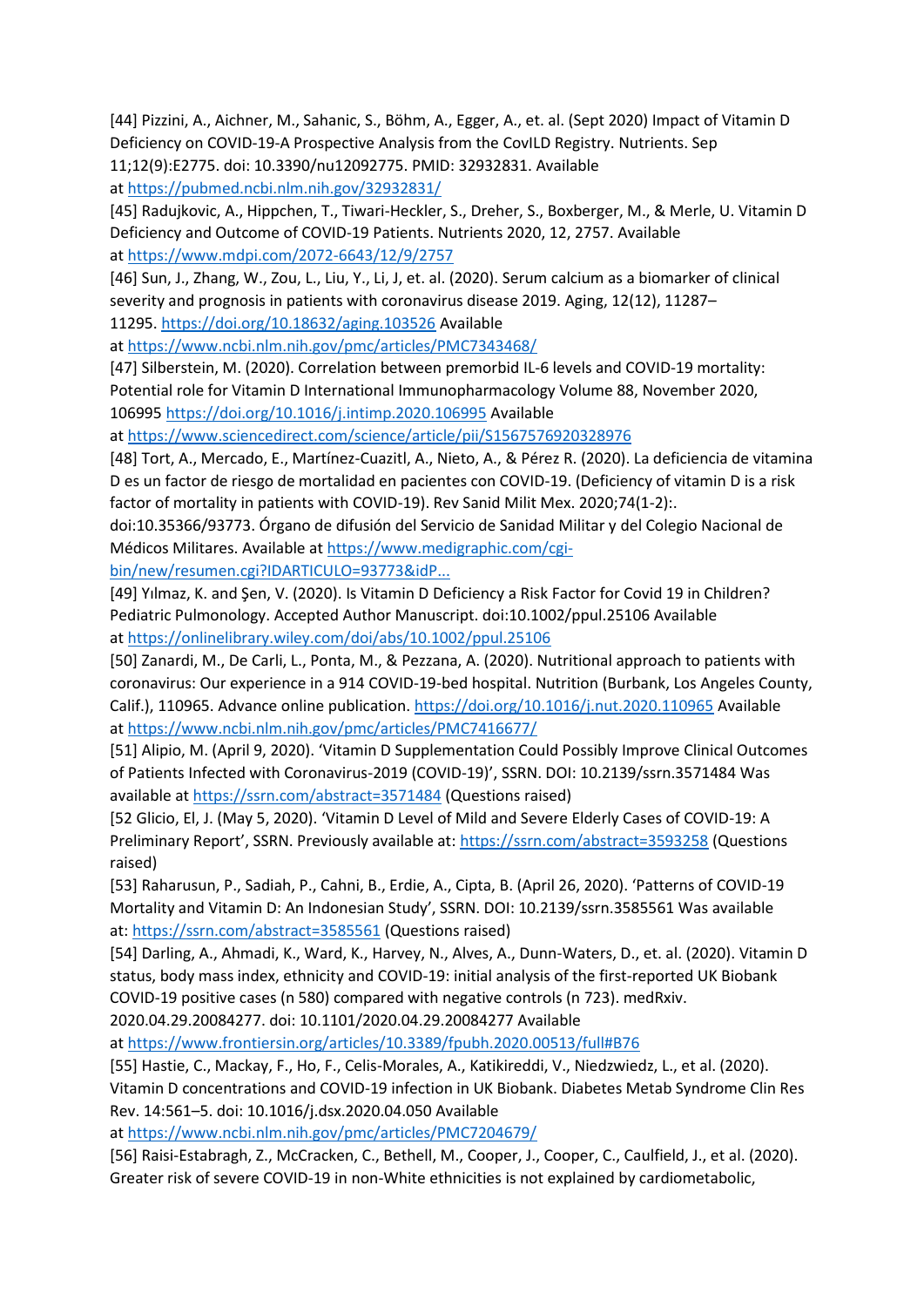socioeconomic or behavioural factors, or by 25(OH)-vitamin D status: study of 1,326 cases from the UK Biobank. J Public Health. 42, 451–46 doi: 10.1093/pubmed/fdaa095/5859581. Available at <https://academic.oup.com/jpubhealth/article/42/3/451/5859581>

[57] Fan, X., Wang, J., Song, M., Giovannucci, E., Ma, H., Jin, G., Hu, Z., Shen, H., & Hang, D. (July 4 2020). Vitamin D status and risk of all-cause and cause-specific mortality in a large cohort: results from the UK Biobank, The Journal of Clinical Endocrinology & Metabolism,

dgaa432. <https://doi.org/10.1210/clinem/dgaa432> Available

at <https://academic.oup.com/jcem/article/105/10/dgaa432/5867168>

[58] Fox, B., & Sizemore, J. No association seen between vitamin D deficiency and COVID-19 infection, hospitalization, or mortality. Epic Health Res. Netw (2020).

[59] Tang, L., Liu, M., Ren, B., Wu, Z., Yu, X., Peng, C., Tian, J. (Aug. 2020). Sunlight ultraviolet radiation dose is negatively correlated with the percent positive of SARS-CoV-2 and four other common human coronaviruses in the U.S. Sci Total Environ. 19;751:141816. doi:

10.1016/j.scitotenv.2020.141816. Epub ahead of print. PMID: 32861186; PMCID: PMC7437529. Available at <https://pubmed.ncbi.nlm.nih.gov/32861186/>

[60] Kohlmeier, M. (2009). Avoidance of vitamin D deficiency to slow the COVID-19 pandemic. BMJ Nutrition, Prevention & Health 2020;3: doi: 10.1136/bmjnph-2020-000096. Available at <https://nutrition.bmj.com/content/3/1/67>

[61] Moan, J., Dahlback, A., Ma, L., & Juzeniene, A. (209). Influenza, solar radiation and vitamin D. Dermato-endocrinology, 1(6), 307–309. <https://doi.org/10.4161/derm.1.6.11357> Available at <https://www.ncbi.nlm.nih.gov/pmc/articles/PMC3092571/>

[62] Juzeniene, A., Ma, L., Kwitniewski, M., Polev, G., Lagunova, Z., Dahlback, A., & Moan, J. (2010). The seasonality of pandemic and non-pandemic influenzas: the roles of solar radiation and vitamin D. Int J Infect Dis. 2010 Dec;14(12):e1099-105. doi: 10.1016/j.ijid.2010.09.002. Epub 2010 Oct 29. PMID: 21036090. Available at <https://pubmed.ncbi.nlm.nih.gov/21036090/>

[63] Padhi, S., Suvankar, S., Panda, V., Pati, A., & Panda, A. (2020). Lower levels of vitamin D are associated with SARS-CoV-2 infection and mortality in the Indian population: An observational study. International Immunopharmacology, 88,

107001. <https://doi.org/10.1016/j.intimp.2020.107001> Available at <https://www.ncbi.nlm.nih.gov/pmc/articles/PMC7489890/>

[64] Ilie, P., Stefanescu, S., Smith, L. (8th April 2020) The role of Vitamin D in the prevention of Coronavirus Disease 2019 infection and mortality. Square Research. Preprint. DOI:10.21203/rs.3.rs-21211/v1.

[65] Mok, C., Ng, Y., Ahidjo, B., et al. (2020). Calcitriol, the active form of vitamin D, is a promising candidate for COVID-19 prophylaxis. bioRxiv; 2020. DOI: 10.1101/2020.06.21.162396. Available at <https://europepmc.org/article/ppr/ppr179278>

[66] Biesalski H. K. (2020). Vitamin D deficiency and co-morbidities in COVID-19 patients – A fatal relationship? Nfs Journal, 20, 10–21. <https://doi.org/10.1016/j.nfs.2020.06.001> Available at <https://www.ncbi.nlm.nih.gov/pmc/articles/PMC7276229/>

[67] Hanel, A., & Carlberg, C. (2020). 'Vitamin D and evolution: Pharmacologic implications', Biochem Pharmacol., 173(113595). DOI:10.1016/j.bcp.2019.07.024 Available

at https://www.researchgate.net/publication/334851051 Vitamin\_D\_and\_evoluti...

[68] Ramagopalan, S., Heger, A., Berlanga, A., et al. (2010). 'A ChIP-seq defined genome-wide map of Vitamin D receptor binding: associations with disease and evolution', Genome research, 20(10), p.1352–1360. DOI: 10.1101/gr.107920.110

[69] Cooper, I., Crofts, C., DiNicolantonio. J., et al. (2020) Relationships between hyperinsulinaemia, magnesium, vitamin D, thrombosis and COVID-19: rationale for clinical management. Open Heart 2020;7:e001356. doi:10.1136/openhrt-2020-001356 Available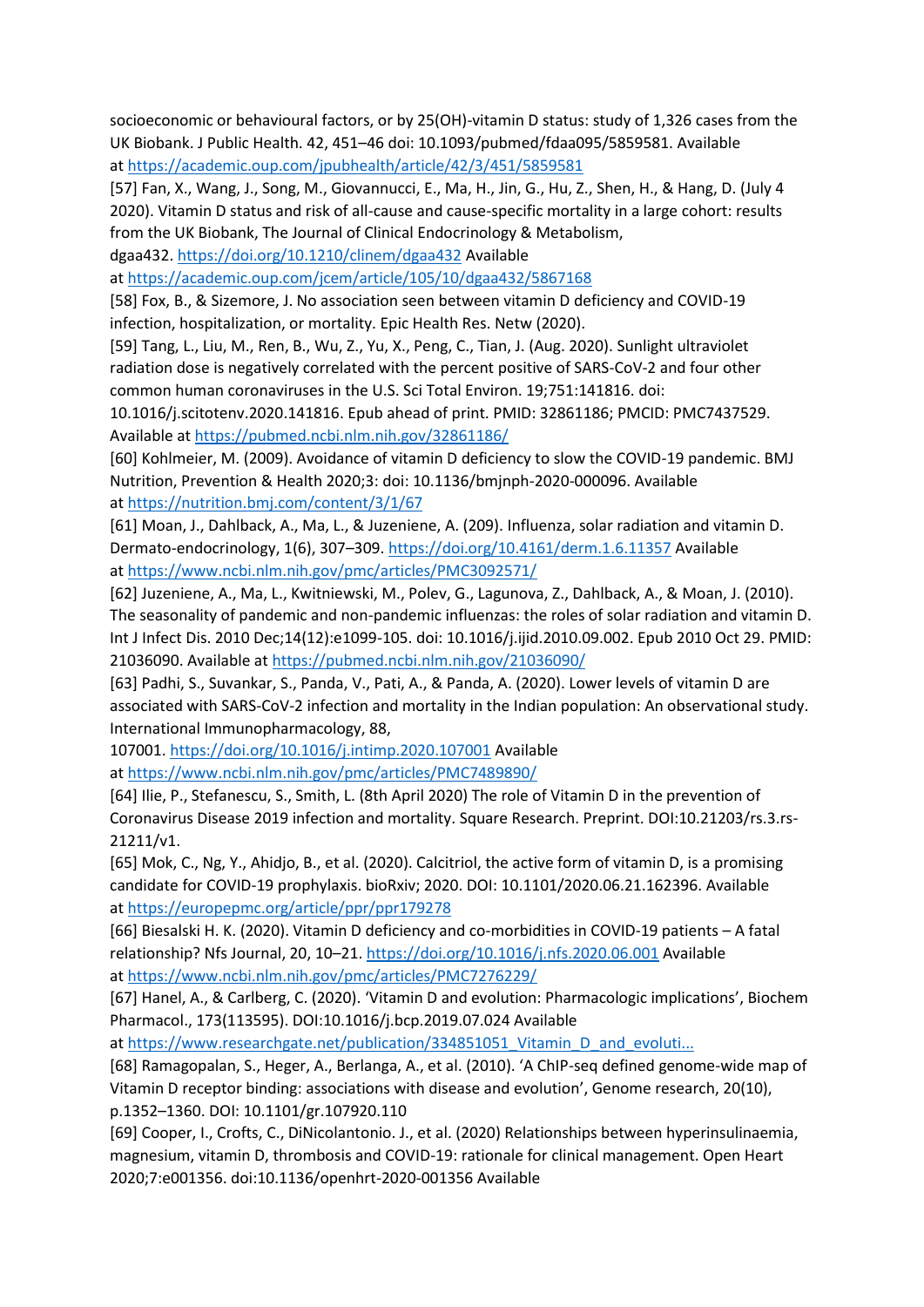at <https://openheart.bmj.com/content/openhrt/7/2/e001356.full.pdf>

[70] Kuwabara, A., Tsugawa, N., Ao, M. Ohta, J., & Tanakac, K. (16 September 2020) Vitamin D deficiency as the risk of respiratory tract infections in the institutionalized elderly: A prospective 1 year cohort study Clinical Nutrition ESPEN <https://doi.org/10.1016/j.clnesp.2020.08.012>

[71] Brenner, H., Holleczek, B., & Schöttker, B. (2020). Vitamin D Insufficiency and Deficiency and Mortality from Respiratory Diseases in a Cohort of Older Adults: Potential for Limiting the Death Toll during and beyond the COVID-19 Pandemic? Nutrients, 12(8),

2488. <https://doi.org/10.3390/nu12082488> Available

at <https://www.ncbi.nlm.nih.gov/pmc/articles/PMC7468980/>

[72] Grant, W., Lahore, H., McDonnell, S., Baggerly, C., French, C., Aliano, J., & Bhattoa, H. (30th March 2020 2nd version). Evidence that Vitamin D Supplementation Could Reduce Risk of Influenza and COVID-19 Infections and Deaths. Nutrients,12:

988. <https://www.preprints.org/manuscript/202003.0235/v2>

[73] Brown, R., Sarkar, A. (29th Feb 2020). Vitamin D deficiency: a factor in COVID-19, progression, severity and mortality? – An urgent call for research. MitoFit Preprint Arch.

doi:10.26124/mitofit:200001. [https://www.mitofit.org/index.php/Brown\\_2020\\_MitoFit\\_Preprint\\_Ar](https://www.mitofit.org/index.php/Brown_2020_MitoFit_Preprint_Arch) [ch](https://www.mitofit.org/index.php/Brown_2020_MitoFit_Preprint_Arch)

[74] Davies, G., Garami, A., & Byers, J. (13th June 2020 - also earlier versions). Evidence Supports a Causal Role for Vitamin D Status in COVID-19 Outcomes. medRxiv 2020.05.01.20087965;

doi: <https://doi.org/10.1101/2020.05.01.20087965> Available

at: <https://www.medrxiv.org/content/10.1101/2020.05.01.20087965v3.full.pdf> (Accessed: 24 June 2020).

[75] Benskin L. L. (2020). A Basic Review of the Preliminary Evidence That COVID-19 Risk and Severity Is Increased in Vitamin D Deficiency. Frontiers in public health, 8,

513. <https://doi.org/10.3389/fpubh.2020.00513> Available

at <https://www.ncbi.nlm.nih.gov/pmc/articles/PMC7513835/>

[76] Brown, R. (April 7, 2020). Vitamin D deficiency; and, death rates; are both disproportionately higher in elderly Italians, Spanish, Swedish Somali, and African Americans? A connection? Research urgently required!': 'Rapid Response: Re: Preventing a covid-19 pandemic - COVID-19': BMJ, 368(m810). DOI: 10.1136/bmj.m810 Available at [https://www.bmj.com/content/368/bmj.m810/rr-](https://www.bmj.com/content/368/bmj.m810/rr-46)[46](https://www.bmj.com/content/368/bmj.m810/rr-46)

[77] Brown, R., Rhein, H., Alipio, M., Annweiler, C., Gnaiger, E., Holick M., Boucher, B., Duque, G., Feron, F., Kenny, R., Montero-Odasso, M., Minisola, M., Rhodes, J., Haq., A, Bejerot, S., Reiss, L., Zgaga, L., Crawford, M., Fricker, R., Cobbold, P., Lahore, H., Humble, M., Sarkar, A., Karras, S., Iglesias-Gonzalez, J., Gezen-Ak, D., Dursun E., Cooper, I., Grimes, D. & de Voil C. (April 20, 2020). COVID-19 'ICU' risk – 20-fold greater in the Vitamin D Deficient. BAME, African Americans, the Older, Institutionalised and Obese, are at greatest risk. Sun and 'D'-supplementation – Game-changers? Research urgently required': 'Rapid response re: Is ethnicity linked to incidence or outcomes of COVID-19?': BMJ, 369(m1548). DOI: 10.1136/bmj.m1548. Available

at: <https://www.bmj.com/content/369/bmj.m1548/rr-6> (Accessed: 24 June 2020).

[78] Brown, R. (19th May 2020). 'Low Vitamin D: high risk COVID-19 mortality? Seven preprints suggest that is case. Does low 'D' put BAME and elderly, at particular COVID-19 risk? Testing and Data Required', BMJ, 369(m1548). DOI: 10.1136/bmj.m1548 Available

at: [https://www.bmj.com/content/369/bmj.m1548/rr-19.](https://www.bmj.com/content/369/bmj.m1548/rr-19)

[79] Brown, R. (10th June 2020). 'BAME Children at High Risk of PIMS-TS, a Covid-19 Kawasaki-Like Disease - Vitamin D, a Factor? – Testing and Data Urgently Required: Is ethnicity linked to incidence or outcomes of covid-19?'. BMJ, 369(m1548) DOI: 10.1136/bmj.m1548. Available at <https://www.bmj.com/content/369/bmj.m1548/rr-25>